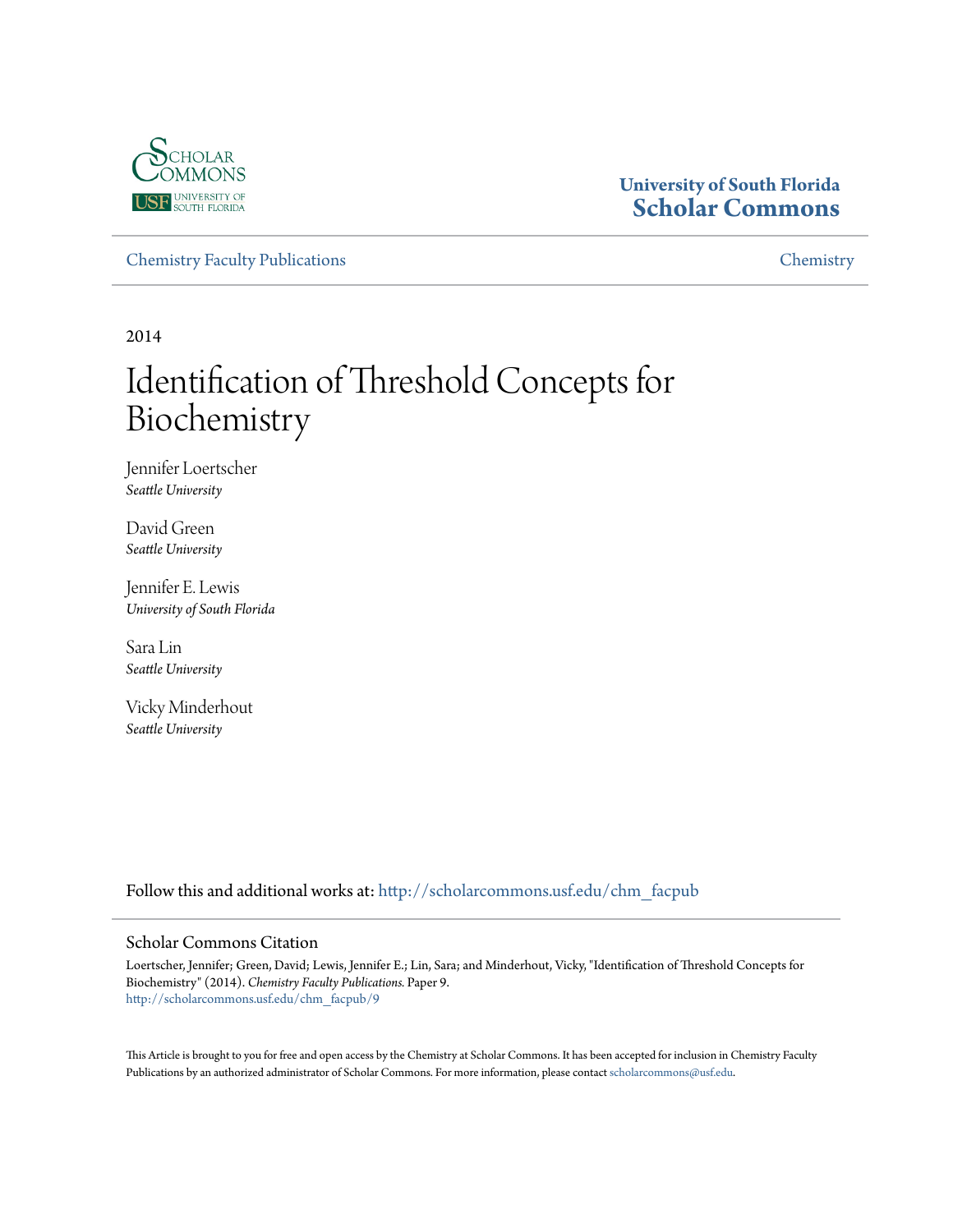## *Article*

### **Identification of Threshold Concepts for Biochemistry**

**Jennifer Loertscher,**\* **David Green,**† **Jennifer E. Lewis,**‡ **Sara Lin,**\* **and Vicky Minderhout**\*

\*Department of Chemistry and †Center for Faculty Development, Seattle University, Seattle, WA 98122; ‡Department of Chemistry, University of South Florida, Tampa, FL 33620

Submitted April 9, 2014; Revised May 13, 2014; Accepted May 15, 2014 Monitoring Editor: Mary Lee Ledbetter

> Threshold concepts (TCs) are concepts that, when mastered, represent a transformed understanding of a discipline without which the learner cannot progress. We have undertaken a process involving more than 75 faculty members and 50 undergraduate students to identify a working list of TCs for biochemistry. The process of identifying TCs for biochemistry was modeled on extensive work related to TCs across a range of disciplines and included faculty workshops and student interviews. Using an iterative process, we prioritized five concepts on which to focus future development of instructional materials. Broadly defined, the concepts are steady state, biochemical pathway dynamics and regulation, the physical basis of interactions, thermodynamics of macromolecular structure formation, and free energy. The working list presented here is not intended to be exhaustive, but rather is meant to identify a subset of TCs for biochemistry for which instructional and assessment tools for undergraduate biochemistry will be developed.

#### **INTRODUCTION**

As a discipline, biochemistry has a set of concepts that most biochemists agree are essential for biochemistry undergraduates to master. For example, the American Society for Biochemistry and Molecular Biology (ASBMB) has recently completed the first phase of an effort to identify foundational concepts and skills for majors in biochemistry and molecular biology (Mattos *et al*., 2013; Tansey *et al*., 2013; White *et al*., 2013; Wright *et al*., 2013). Another group of biochemists has undertaken an effort to identify "big ideas" in the molecular life sciences as part of the development of the Molecular Life Science Concept Inventory (MLSCI; Howitt *et al*., 2008; Wright and Hamilton, 2008; see Table 1 for a complete

DOI: 10.1187/cbe.14-04-0066

Address correspondence to: Jennifer Loertscher (loertscher@ seattleu.edu).

© 2014 J. Loertscher et al. CBE-Life Sciences Education © 2014 The American Society for Cell Biology. This article is distributed by The American Society for Cell Biology under license from the author(s). It is available to the public under an Attribution– Noncommercial–Share Alike 3.0 Unported Creative Commons License [\(http://creativecommons.org/licenses/by-nc-sa/3.0\)](http://creativecommons.org/licenses/by-nc-sa/3.0).

"ASCB<sup>®</sup>" and "The American Society for Cell Biology<sup>®</sup>" are registered trademarks of The American Society for Cell Biology.

list). Yet biochemistry instructors know from classroom experience that many students fail to master these concepts. A major barrier to achieving mastery is the fact that students bring scientifically inaccurate ideas from their prior experience to biochemistry classrooms, many of which are robust and therefore persistent (Anderson and Schönborn, 2008; Chi, 2008). This problem is further complicated by the fact that these inaccurate ideas may relate to threshold concepts (TCs; Meyer and Land, 2003).

TCs are concepts that, when mastered, represent a transformed and integrative understanding of a discipline without which the learner cannot progress. By focusing on student understanding of TCs in biochemistry, instructors can maximize the impact of classroom instruction toward learning achievement. Meyer and Land (2003), the originators of this educational term, posit that TCs can be identified for any discipline and provide a framework for linking student learning to curricular design. TCs have five defining characteristics:

Transformative: Once a TC is understood, a student's perception and comprehension of a subject are radically altered. In addition to stimulating cognitive development, learning of TCs can alter a student's self-perception or sense of identity. For example, students may shift from viewing themselves as students of biochemistry to recognizing that they have begun to think like biochemists.

Irreversible: Once a TC has been deeply understood, students are unlikely to forget it. The concept becomes central to

Supplemental Material can be found at:<br><http://www.lifescied.org/content/suppl/2014/08/29/13.3.516.DC1.html>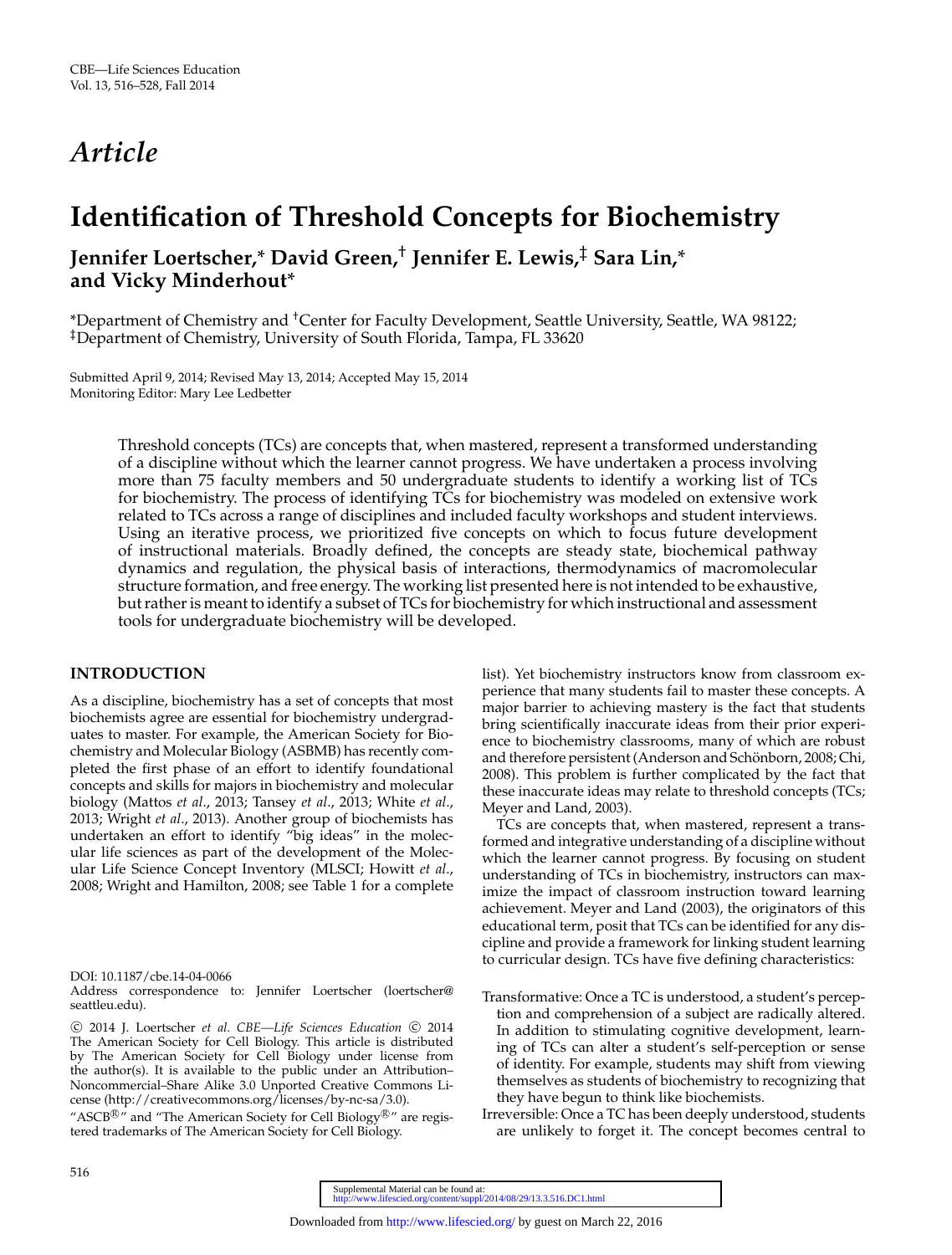| Table 1.                                                                             | Previously published concepts for biochemistry                                                                                                                                                                                    |
|--------------------------------------------------------------------------------------|-----------------------------------------------------------------------------------------------------------------------------------------------------------------------------------------------------------------------------------|
| ASBMB foundational<br>concepts in biochemistry<br>and molecular biology <sup>a</sup> | Evolution, matter and energy<br>transformation, homeostasis,<br>biological information,<br>macromolecular structure and<br>function                                                                                               |
| MLSCI "big ideas" in the<br>molecular life sciences <sup>b</sup>                     | Molecular evolution,<br>self-assembly,<br>compartmentalization,<br>information, and<br>communication, regulation,<br>catalysis, energy and<br>organization, complexity of<br>molecular structures, and the<br>aqueous environment |
| <sup>a</sup> Tansey <i>et al.</i> , 2013.                                            |                                                                                                                                                                                                                                   |

bWright and Hamilton, 2008.

how students think about everything else in the field. Experts have difficulty remembering how they understood the discipline before deeply understanding TCs.

- Integrative: TCs bridge concepts within a discipline and among disciplines. Once understood, previously hidden connections within a discipline, and perhaps even across disciplines, are apparent.
- Troublesome: Most (but not all) TCs are troublesome for students. Concepts can be troublesome for a number of reasons, as described by Perkins (1999). Troublesome knowledge therefore falls into a number of different categories, including ritual knowledge (routine and therefore meaningless), inert knowledge (used only when specifically called on), conceptually difficult knowledge (complex and/or different from personal experience of the world), alien knowledge (conflicts with personal beliefs), tacit knowledge (understanding implicit and therefore often overlooked), and troublesome language (discipline-specific usage of terms; summarized by Meyer and Land, 2006). It is also important to remember, however, that although TCs tend to be troublesome, not all "troublesome knowledge" has a TC at its source.
- Bounded: Bounded is a fifth category that has been used by educators in some disciplines to identify TCs. This slippery term refers to the fact that TCs sometimes act to define the academic territory of a discipline. The characteristic "bounded" was not used in this study, primarily because biochemistry is by definition interdisciplinary and therefore all concepts in biochemistry lie at the boundaries of academic disciplines (primarily chemistry and biology).

According to Ross and colleagues, who have studied TCs in biology, "we need to emphasize that while academics and teachers identify the content knowledge as troublesome or problematic, the threshold concepts which underlie the problematic difficult content knowledge *receive the least attention* in teaching" (Ross *et al*., 2010, p. 170). Therefore, the primary purpose in identifying TCs for a discipline is to provide a starting point for focused curricular redesign, because an intentional approach to teaching TCs is likely to result in the greatest improvement in student learning (Entwistle, 2008; Perkins, 2008). Owing to the importance of TCs in mastery of a discipline, it is reasonable to expect that, if more time were

spent developing student understanding of them, the learning of additional core concepts would happen more readily, deepening student understanding of the discipline. Land and colleagues suggest that TCs "be viewed as the 'jewels in the curriculum' insomuch as they can serve to identify crucial points in the curriculum that provide opportunities for students to gain important conceptual understandings" (Land *et al*., 2006, p. 198).

TCs research is an iterative process involving disciplinary experts, students, and education experts. According to Cousin, research into TCs "offers an analytical framework for bringing into view conceptual and/or affective difficulties in the disciplines" (Cousin, 2009, p. 201). TCs research differs from other modes of qualitative research in that it places disciplinary experts at the center of the research endeavor. Furthermore, this approach places teachers and students in dialogue with the ultimate goal of improving teaching and learning. Therefore, according to Cousin, "research and pedagogy overlap" in this process of transactional curriculum research (Cousin, 2008, p. 269).

Since the term was coined in 2002, TCs have been the subject of study across all major branches of higher education, with specific studies, for example, in biology (Taylor, 2008; Kinchin, 2010; Ross *et al.*, 2010) and the health sciences (Clouder, 2005), including dentistry (Kinchin *et al*., 2011), occupational therapy (Rodger and Turpin, 2011), and nursing (Stacey and Stickley, 2012). Work has begun on identifying TCs in chemistry (Park and Light, 2009). As yet, however, TCs essential to biochemistry have not been characterized.

Work on TCs in biology provides a starting point for thinking about possible TCs in biochemistry. For example, submicroscopic events, energy transformations, and the ability to think correctly about scale are biology TCs that may also be relevant for biochemistry. Additionally, as part of their work to create the Biology Concept Inventory, Garvin-Doxas and Klymkowsky identified the role of randomness in processes such as diffusion and evolution as particularly troublesome for students (Garvin-Doxas and Klymkowsky, 2008). They suggest that a deep understanding of the role of emergent processes in biology and chemistry is fundamental and that, once students understand these processes, their view of the discipline changes dramatically. Investigation of these concepts in a biochemistry context may indicate that proper understanding of them is also transformational for students learning biochemistry.

In this study, we investigated two major research questions: 1) What potential TCs for biochemistry emerge from discussions with groups of faculty and students? 2) What knowledge statements related to each TC can be generated using an iterative process that considers both expert and student perspectives? Using TCs research in other disciplines as a starting point, we undertook a five-phase, national effort to engage faculty members and undergraduates in a process to identify and refine TCs for biochemistry. This study is part of a larger, systematic approach to improve student learning in undergraduate biochemistry courses nationwide through development of instructional and assessment materials focused on TCs. Therefore, the goal was not to produce an exhaustive list of TCs for biochemistry, but rather to identify a manageable number to move forward into the curriculum-development phase of the project. Finally, this study can act as a model for others wishing to investigate TCs in their area of interest.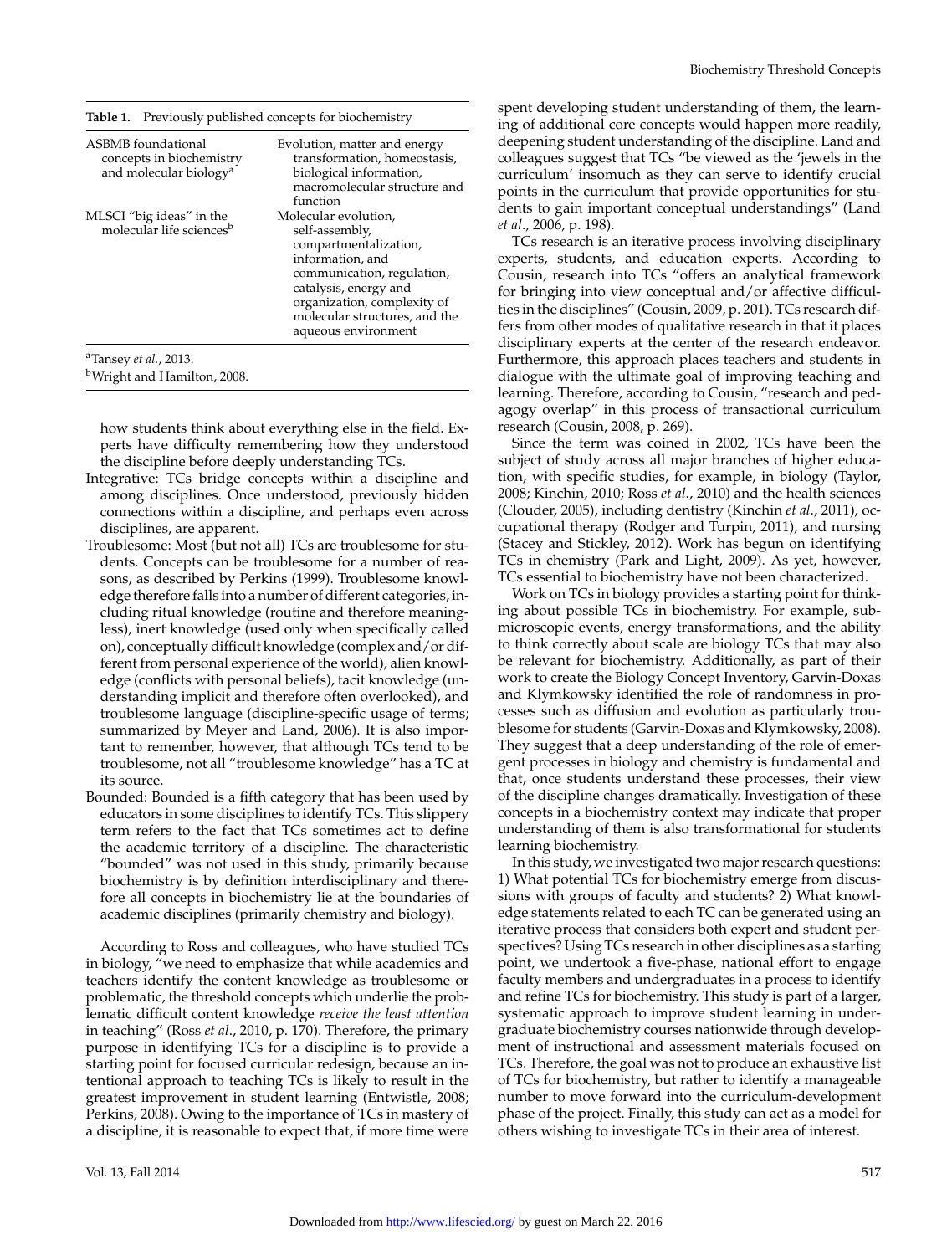#### **METHODS**

#### *Project Context*

This work is part of a National Science Foundation (NSF) funded project to improve student understanding of TCs in biochemistry so instructors can maximize the impact of classroom instruction on student success. Because biochemistry is an interdisciplinary field taught in biology, chemistry, and medical departments, the project involves a diverse national community of experts to 1) identify and confirm TCs that are critical for learning in biochemistry, 2) develop assessment instruments to measure student achievement related to identified TCs, 3) design classroom activities to target TCs, 4) support a community of innovative biochemistry educators, and 5) disseminate classroom activities and assessment tools. The process for identifying TCs, Chapter 12: Transactional Curriculum Inquiry: Researching Threshold Concepts described below, is based on work by Cousin and others and involves input from both faculty experts and students (Cousin, 2009, p. 201–212).

#### *Faculty Participants*

More than 70 faculty members were involved in this process, primarily as participants in one or two of three workshops held in the Summer of 2013. The first was a 2-d interdisciplinary life sciences workshop held at the University of Minnesota in June 2013. Twenty faculty members with significant teaching experience and diverse expertise in the molecular life sciences attended. Some attendees were textbook authors and/or education researchers, and several had been involved in the ASBMB and MLSCI projects described above. This workshop was cofacilitated by four of the authors. The second was a 3.5-d biochemistry core collaborators workshop held at Seattle University in August 2013. Nineteen faculty members with biochemistry teaching experience attended. This workshop was cofacilitated by the two authors who are biochemists (J.L. and V.M.). The third was a 2.5-h dissemination workshop to introduce faculty to the idea of TCs and to solicit further feedback on potential biochemistry TCs, held as part of the ASBMB Symposium on Student-Centered Education in the Molecular Life Sciences at Seattle University in August 2013. The 38 attendees included high school teachers and faculty from a variety of colleges and universities. This workshop was cofacilitated by the two authors who are biochemists (J.L. and V.M.).

Ensuring diverse participation was a priority, especially for the interdisciplinary life sciences and biochemistry core collaborators workshops, where substantial work of the project was accomplished. Participation at these two workshops was by invitation, and attendees were recruited from a variety of institution types and departments. Faculty members from small colleges comprised the largest percentage of participants (44%), but faculty members from large research universities were also well represented (33%). Faculty members from master's-level universities (15%) and 2-yr colleges (8%) comprised the remainder of the participants. Gender distribution was reasonable, with 36% of participants being men and 64% being women. An effort was made to promote ethnic diversity among workshop participants and to include members from minority-serving institutions. Of the 13 faculty members representing these diversity characteristics who were invited, however, only four were able to attend either of the workshops. Diversity statistics were not compiled for the dissemination workshop, because it was organized in conjunction with an ASBMB event.

#### *Student Interviews*

Focus group interviews probing student understanding of potential TCs were conducted at five geographically dispersed institutions in Spring semester and Fall semester 2013. Two institutions were private, and three were public. One institution was a doctoral/research university, three were master's-granting universities, and one was a 2-yr college. Of the five participating institutions, two were minorityserving (one Hispanic-serving university and one historically black university). Students at four of the five interview sites were enrolled in biochemistry at the time of the interview or had recently completed a junior/senior undergraduate biochemistry course. Students at the remaining institution were enrolled in organic chemistry. We opted to include one group of students who had not yet enrolled in biochemistry based on a suggestion by two community college instructors who attended the interdisciplinary life sciences workshop. They asserted, and we agreed, that it is important to investigate student understanding of these concepts in prerequisite courses. This particular group of organic chemistry students was chosen because their instructor teaches a number of organic chemistry concepts using a biochemistry context. In compliance with human subjects protocols approved by all participating institutions, no further demographic data were collected about students.

A total of nine 1-h and three half-hour focus groups were held. Three to eight students participated in each interview, for a total of 56 students (10 in phase 1 and 46 in phase 4). Interviews at four of the five institutions were conducted in pairs by four researchers (J.L., D.G., S.L., and V.M.). Interviews at one institution were conducted by a single researcher (J.L.). The interviews followed a semistructured format (see the Supplemental Material) and were recorded and transcribed. Thematic analysis was performed on interview recordings using the following process. Immediately following interviews at each institution, the pairs of researchers who conducted the interviews debriefed on the experience and discussed themes that arose. Throughout the semester that interviews were being conducted, all four researchers (two biochemistry educators, a faculty developer with significant experience analyzing interview data, and a biochemistry student) met on an ongoing basis and engaged in iterative cycles of discussion related to major and minor themes. One researcher acted as the lead coder, listening to and taking notes on all interviews. As the semester continued, researchers also read the notes generated by the lead coder. The faculty developer and student played important roles in asking clarifying questions, especially those related to participant affect and to ways in which students may have interpreted questions differently than expected, as a consensus emerged through discussion. No major disagreements arose.

A summary of findings with illustrative quotes from the interviews is presented in the results section of this document. All data presented are labeled with both a focus group number and a letter designating different individuals within a focus group. For example, Student G15-A is one student (Student A) from focus group 15 (G15).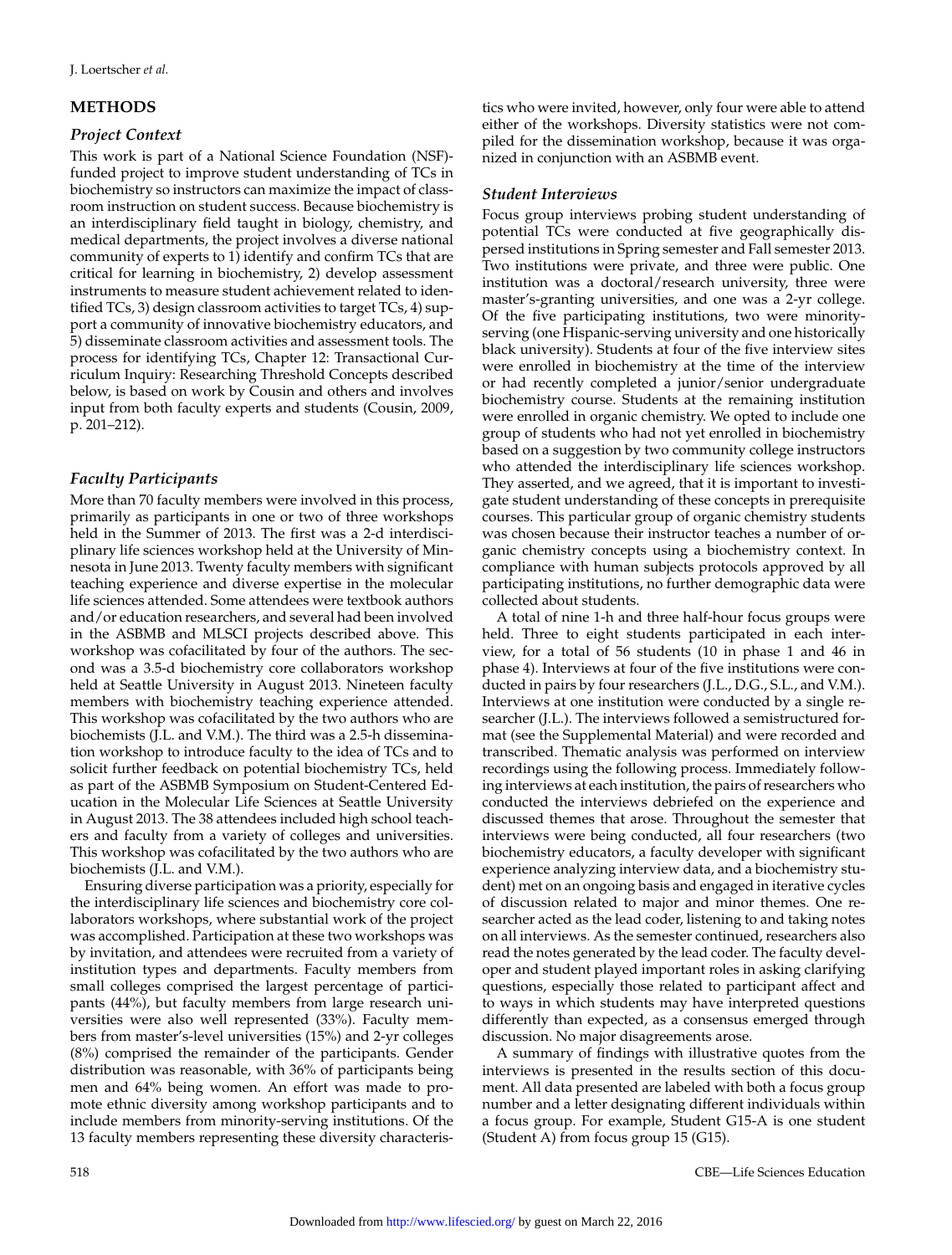| Phase                                                                                         | Participants                                                                                                                                            | Goal(s)                                                                                                                                                   | Outcome(s)                                                                                                                                                                       |
|-----------------------------------------------------------------------------------------------|---------------------------------------------------------------------------------------------------------------------------------------------------------|-----------------------------------------------------------------------------------------------------------------------------------------------------------|----------------------------------------------------------------------------------------------------------------------------------------------------------------------------------|
| 1: Pilot student focus group<br>interviews                                                    | 10 students from one<br>institution                                                                                                                     | Test focus group protocol on a<br>small scale<br>Investigate student<br>understanding of a potential<br>threshold concept<br>(equilibrium)                | Refined approach to writing<br>semistructured focus group<br>questions<br>Insights about how visual<br>representations can present<br>barriers to student<br>comprehension       |
| 2: Interdisciplinary life<br>sciences workshop                                                | 20 experts in biology,<br>biochemistry, and<br>chemistry education                                                                                      | Generate a draft list of threshold<br>concepts for biochemistry                                                                                           | List of provisional threshold<br>concepts                                                                                                                                        |
| 3: Biochemistry core<br>collaborators workshop <sup>a</sup><br>and dissemination<br>workshopb | 19 biochemistry teaching<br>experts <sup>a</sup><br>38 high school, college, and<br>university educators in the<br>molecular life sciences <sup>b</sup> | Revise draft list of threshold<br>concepts for biochemistry<br>Begin planning for student<br>interviews                                                   | Refined list of provisional<br>threshold concepts<br>Draft protocols for student<br>interviews                                                                                   |
| 4: Student focus group<br>interviews                                                          | 46 students from five different<br>institutions                                                                                                         | Explore student understanding of<br>three provisional threshold<br>concepts (equilibrium;<br>interactions; individual versus<br>populations of molecules) | Insights about students' incorrect<br>ideas related to potential<br>threshold concepts<br>Deeper understanding of specific<br>concepts that pose barriers to<br>student learning |
| 5: Data analysis and<br>determination of a working<br>list of threshold concepts              | Authors and biochemistry<br>teaching experts                                                                                                            | Produce a working list of<br>threshold concepts using an<br>iterative process of data<br>analysis and feedback from<br>experts                            | Working list of five threshold<br>concepts to form the<br>foundation for development of<br>instructional and assessment<br>materials                                             |

#### **Table 2.** Summary of project phases

The a and b in columns 1 and 2 link workshop in column 1 to participants in column 2.

#### **RESULTS**

Our process for identifying TCs was composed of five phases (Table 2). The process and outcomes for each phase are described in considerable detail in the following sections. Our process warrants a rich description for two reasons. First, TCs research relies on dialogue among participating experts and students (Cousin, 2008), and the research process is therefore inseparable from the results. Second, a more detailed explanation of this complex process enables others to replicate it, so as to identify TCs in their own disciplines or to further explore additional TCs in biochemistry.

#### *Phase 1: Pilot Student Focus Group Interviews*

Before faculty workshops in Summer 2013, two focus group interviews were conducted with 10 students from one institution. All students were enrolled in biochemistry or had recently completed a biochemistry course at the time of the interviews. The purpose of these interviews was twofold. First we wanted to pilot focus group interview protocols on a small scale before undertaking large-scale interviews. More importantly, we aimed to explore student understanding of a potential TC before conducting faculty workshops. Starting the TCs research process by talking with students instead of faculty is not the approach that has been typically used in other disciplines (G. Cousin, personal communication). However, because our perspective is informed by our student-centered teaching practices, using student responses as formative feedback to guide our curriculum design and research process is natural to us. Reflecting on our process, we realize that starting the dialogue with students allowed us to keep conversations with faculty infused with a student perspective. This is important, because the irreversible nature of threshold concepts means that experts often forget how the discipline appeared to them when they were students (Meyer and Land, 2006).

The concept investigated in pilot focus groups was equilibrium, because it had already been identified as a TC in biology (Ross *et al*., 2010) and was therefore also a strong candidate TC for biochemistry. Questions centered around examination of two figures: 1) a schematic showing steroid binding to a receptor and subsequent activation of transcription and 2) chemical reactions showing multiple linked equilibria (see the Supplemental Material). Analysis of student responses revealed two useful generalizations. First, students were confronted with the fact that biochemical schematics often obscure underlying chemical principles. Specifically, the steroid image seemed to communicate that steroid binding and transcriptional activation are unidirectional events that occur in simple sequential manner. Some students recognized that many of the processes depicted could be reversible, but others struggled to recognize that relative concentrations of molecules determine the direction of pathway flux at any given moment. Consultation with expert biochemists revealed that although these details are not explicitly depicted in schematic images, they are "seen" by experts who rely on tacit knowledge of cellular conditions and chemical principles. Second, we observed that all students struggled with the second scenario, in which multiple connected reactions were presented.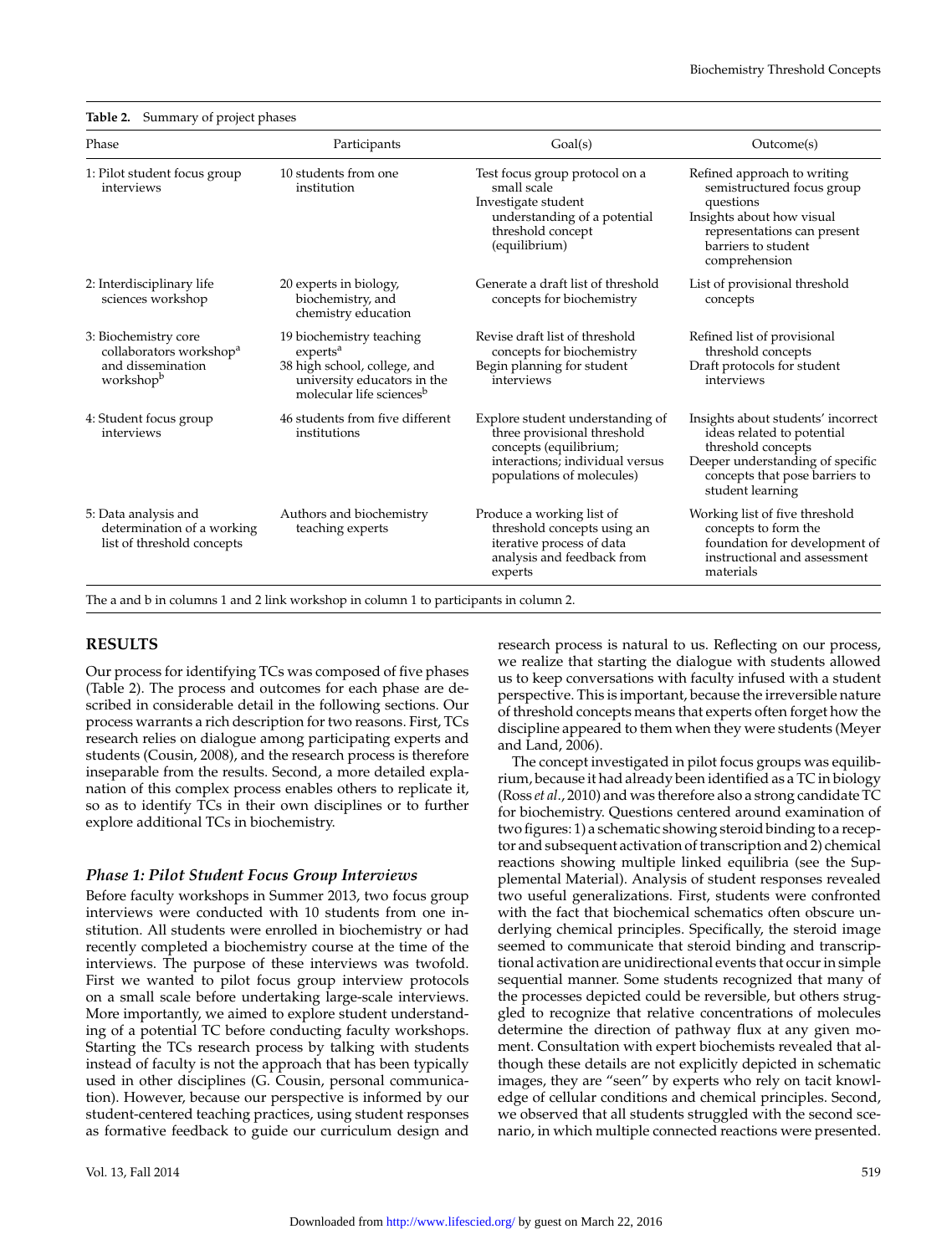| Phase 2                                                                                                                                                                                                                                                                                                                                                                                                                                                                                                                                                                                                                                                                                     | Phase 3                                                                                                                                                                                                                                                                                                                                                                                                                                       | Phases 4 and 5                                                                                                                                                          |
|---------------------------------------------------------------------------------------------------------------------------------------------------------------------------------------------------------------------------------------------------------------------------------------------------------------------------------------------------------------------------------------------------------------------------------------------------------------------------------------------------------------------------------------------------------------------------------------------------------------------------------------------------------------------------------------------|-----------------------------------------------------------------------------------------------------------------------------------------------------------------------------------------------------------------------------------------------------------------------------------------------------------------------------------------------------------------------------------------------------------------------------------------------|-------------------------------------------------------------------------------------------------------------------------------------------------------------------------|
| Individual versus populations of<br>molecules<br>Energy transfer and transformation<br>Reversibility of processes/reactions<br>(equilibrium)<br>Steady-state and open systems<br>Intermolecular and intramolecular<br>interactions (how molecules interact)<br>Spatial/scale relationships<br>Entropy/enthalpy/free energy<br>$pH$ , $pK_a$ , and charge<br>Moving between different structural<br>representations of molecules<br>Reading and understanding chemical<br>formulas and structures<br>Interpreting graphs<br>Mental models and text representations<br>Biochemical visualization<br>Probabilistic thinking<br>Dynamic/fluctuating processes<br>Randomness versus directedness | Individual versus populations of<br>molecules<br>Energy transfer and transformation<br>Equilibrium, including ideas related to<br>steady state, open systems, reversibility<br>of processes, and dynamic processes<br>Intermolecular and intramolecular<br>interactions<br>Spatial/scale relationships<br>Entropy/enthalpy/free energy<br>$pH$ , $pK_a$ , and charge<br>Biochemical visualization<br>New concept added in phase 3: regulation | Steady state<br>Biochemical pathway dynamics and regulation<br>Physical basis of interactions<br>Thermodynamics of macromolecular structure<br>formation<br>Free energy |

Reflection on our part led to the conclusion that we were not able to effectively construct a meaningful dialogue with students regarding these questions. Consequently, we recognized the importance of trying to anticipate what might sidetrack or confuse students when writing semistructured interview protocols for focus groups. Finally, data collected from these interviews were used to inform the faculty workshops described in the sections on phases 2 and 3. Specifically, we recognized the importance of using exploration of images as a means to investigate student and expert understanding of a concept.

#### *Phase 2: Interdisciplinary Life Sciences Workshop*

The goal of the interdisciplinary life sciences workshop was to draw on the expertise of a diverse group of educators to develop a draft list of TCs for biochemistry. Workshop sessions were designed to provide enough structure to ensure productivity but were left sufficiently open to allow for creative contributions. Facilitators were careful not to influence the conversation with preconceived ideas, which position was supported by the presence of a non-scientist on the facilitation team, and made an earnest effort to allow every voice to be heard. Over the 2 d of the workshop, a draft list of 15 TCs (Table 3, first column) was generated through the four major activities described in the following sections.

*Introduction to TCs.* Participants were introduced to the idea of TCs by one of the authors (not a biochemist, but a faculty developer, D.G.) through wrestling with "signification," a known TC from literary studies (Meyer and Land, 2003). Through this activity, faculty members experienced the idea of TCs from a student perspective, because none of them had expert understanding of the term "signification." This term subsequently became a useful reference point for clarifying participants' definitions of terms and phrases.

*Identification of TCs Using the Defined Characteristics.* Participants brainstormed "troublesome" concepts in biochemistry individually and then discussed and refined their ideas in small groups. After reporting out small-group ideas and engaging in a whole-group discussion, individuals chose their top 10. The workshop facilitators compiled the individual top 10 lists over lunch, producing a list of 32 troublesome concepts. Analysis of the list of 32 troublesome concepts revealed a subset of 10 concepts that received a large number of votes. Next, small groups focused on one further characteristic of TCs (either irreversible, integrative, or transformative) and determined whether the 10 troublesome concepts also met their new criterion. Group members then rotated to other groups using a jigsaw approach in order to share ideas on the three additional TC characteristics and receive feedback. At the end of this activity, all 10 concepts had been determined to meet all four characteristics. The decision to start with "troublesome" before refining the list was informed, as mentioned previously, by wanting to activate participants' knowledge of the student perspective (as informed by teaching experiences) at the beginning of the process.

*Image Analysis.* A separate activity was introduced as a way of triangulating the previous findings by approaching biochemistry from a different perspective: that of visual representation. This decision arose out of our pilot focus groups, where we discovered images presented their own barriers to student learning and comprehension. Prototypical biochemical images were identified by the authors in collaboration with expert biochemistry educators before the workshop. The identified images related to a steroid hormone signaling pathway, the citric acid cycle, a molecular view of DNA polymerization, free-energy changes associated with glycolysis, a molecular view of hemoglobin binding 2,3 bisphosphoglycerate, and a molecular view of an enzyme– substrate interaction. Participants analyzed these images in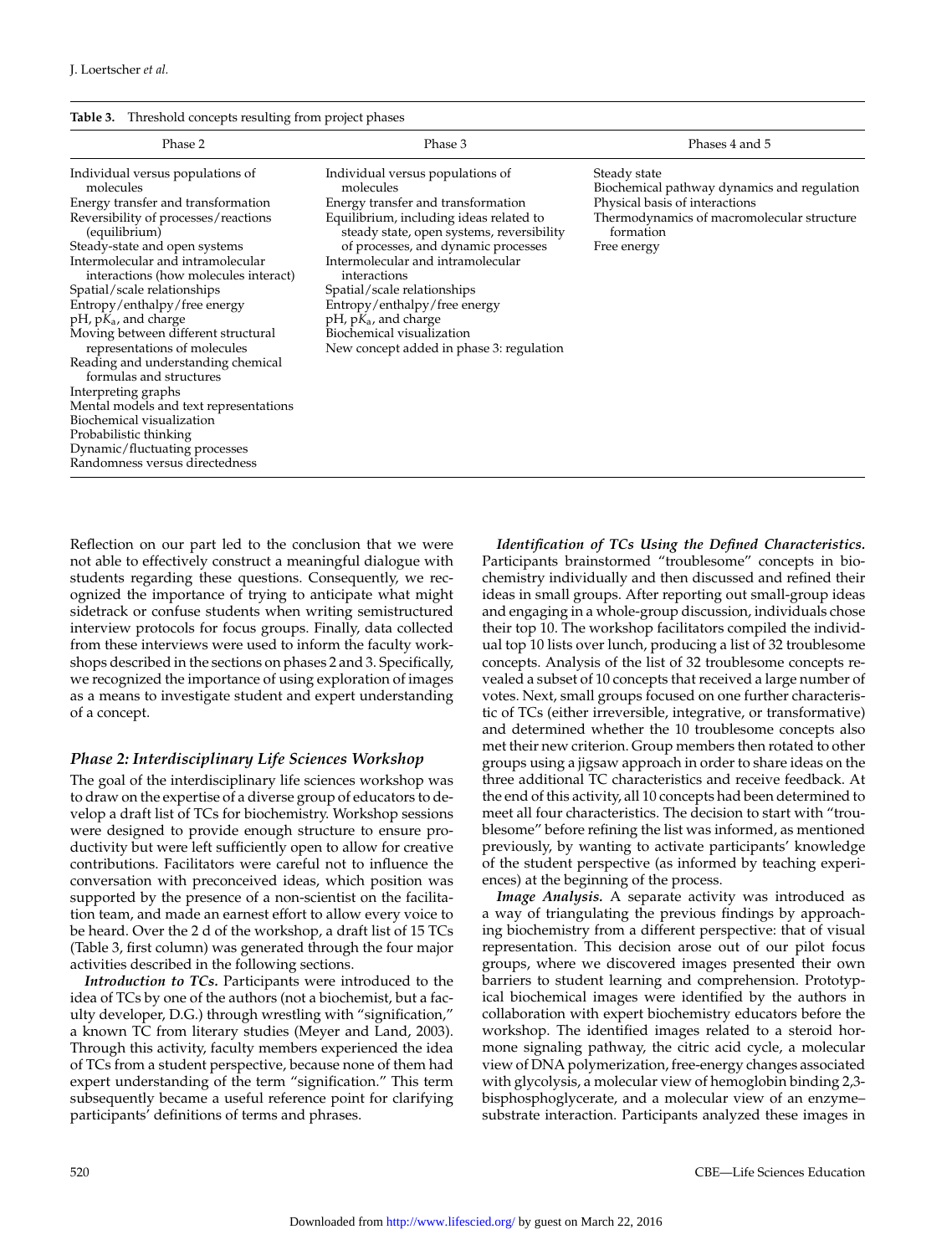small groups to uncover the concepts embedded within each image that are obvious to experts but may be hidden to students. Each group was also asked to identify three to seven concepts or skills that an individual would need to have mastered in order to deeply understand the image. The concepts and skills identified were compiled and analyzed to determine whether they met all definitions for TCs. At the end of this process, 12 concepts had been determined to be potential TCs. Some of these overlapped with concepts identified in the above-described process, but others were new.

*"Grain-Size" Activity.* A combined list of concepts from the two above-mentioned activities was evaluated for "grain size." Participants were asked to determine whether the concepts were too broad, too narrow, or an appropriate size to be the subject of new instructional and assessment tools. Fifteen concepts were determined to be "just right." These are given in Table 3, column 1.

#### *Phase 3: Biochemistry Core Collaborators Workshop and Dissemination Workshop*

The major goal of both the biochemistry core collaborators workshop and the dissemination workshop was to investigate and refine the TCs list generated at the first workshop using the lens of biochemistry classroom teaching experience. Unlike attendees at the interdisciplinary life sciences workshop in phase 2, the primary teaching responsibility of the majority of participants at these workshops was biochemistry.

After one and a half days devoted to the following activities at the biochemistry core collaborators workshop, a refined list of nine potential TCs (Table 3, second column) was produced.

*Introduction to TCs.* Participants were introduced to the idea of TCs through wrestling with the concept of "signification" (as explained earlier).

*Refinement of TCs Using the Defined Characteristics.* Participants performed deep analysis of the draft TCs list to determine whether the items met all of the criteria of TCs (troublesome, transformative, integrative, irreversible).

*Analysis of Additional TCs.* Participants were given the opportunity to identify additional TC candidates. Small groups worked to determine whether these newly proposed TCs met all four criteria. At this point, regulation was added as a TC.

*Ranking of Potential TCs.* The process for choosing the final set of TCs focused on meeting three conditions: 1) Concepts are TCs for biochemistry. 2) Concepts relate to several foundational concepts in biochemistry. 3) Authors and faculty collaborators could envision developing effective assessment and classroom materials. Furthermore, because our ultimate goal in identifying TCs is to develop instructional and assessment tools, we needed a mechanism to prioritize the draft list of concepts in order to identify the three to five concepts to move forward into curriculum development. Participants therefore voted for their top five concepts in terms of perception of utility within their own teaching. Five concepts clearly rose to the top (given here in rank order): equilibrium, interand intramolecular interactions, pH and p*K*a, regulation, and visualization.

To gain a broader perspective, participants at the much shorter dissemination workshop were also asked to perform the same ranking. After an orientation to the characteristics of TCs and an opportunity to comment on the existing list, the top five TCs from this workshop were (given in rank order) equilibrium, entropy/enthalpy/free energy, energy transfer, individual versus populations of molecules, and inter- and intramolecular interactions.

#### *Phase 4: Student Focus Group Interviews*

TC research relies on input from experts and students. Therefore, student focus group interviews were conducted in order to determine 1) whether concepts identified by faculty are indeed troublesome for students and 2) what, specifically, students think about each of the concepts. Findings related to the second point were used to refine the TCs and to define knowledge statements associated with each concept.

The first step in preparing for the focus groups was to determine which concepts to further explore with students, since nine was too many given the scope and goals of our project. Student understanding of candidate concepts was garnered from a variety of sources including 1) preliminary interviews; 2) the literature on learning in chemistry, biology, and biochemistry; 3) analysis of MLSCI data (T. Wright, personal communication); and 4) personal teaching experience. All of these factors were considered when deciding which concepts to explore using focus groups. The two authors who are biochemists (J.L. and V.M.) decided that equilibrium, intra- and intermolecular interactions, and individual versus populations of molecules would be the topics discussed in student focus groups. Interview protocols were developed based on known student alternate conceptions related to these concepts and on expert understanding of these concepts received from six participants in the interdisciplinary life sciences workshop (see the Supplemental Material).

As described in *Methods*, focus group interviews were conducted at five diverse institutions with a total of 46 students. Students from four institutions were enrolled in biochemistry at the time of the interviews, and students from one institution were enrolled in organic chemistry. As expected, wide variability in student understanding was observed, but a number of commonalities were also noted. Quotations are given to support key ideas summarized below when possible. Owing to the fact that focus group interviews led to dialogue among participants, it was sometimes challenging to capture brief snapshots of the conversations to use as examples.

In general, students tended to rely on contexts and concepts that were the focus of course work at the time of the interview—perhaps a matter of overzealous transfer (Schwartz *et al.*, 2012). For example, one class was just starting discussion of enzyme kinetics and therefore used enzyme kinetics as a context for many of their responses. Another group was in the midst of studying glycolysis and therefore discussed pathway flux and the role of rate-limiting steps in metabolism, concepts that students at other institutions did not mention. Yet despite the variety of perspectives, a number of common trends emerged. All groups discussed the complexity of biochemistry compared with systems studied in general and organic chemistry. Related to this, some students implied that the rules of chemistry used in previous course work are different or do not apply to chemistry in biological systems. Students also commented on the depth of understanding they needed to succeed in biochemistry; they acknowledged that memorization does not suffice in studying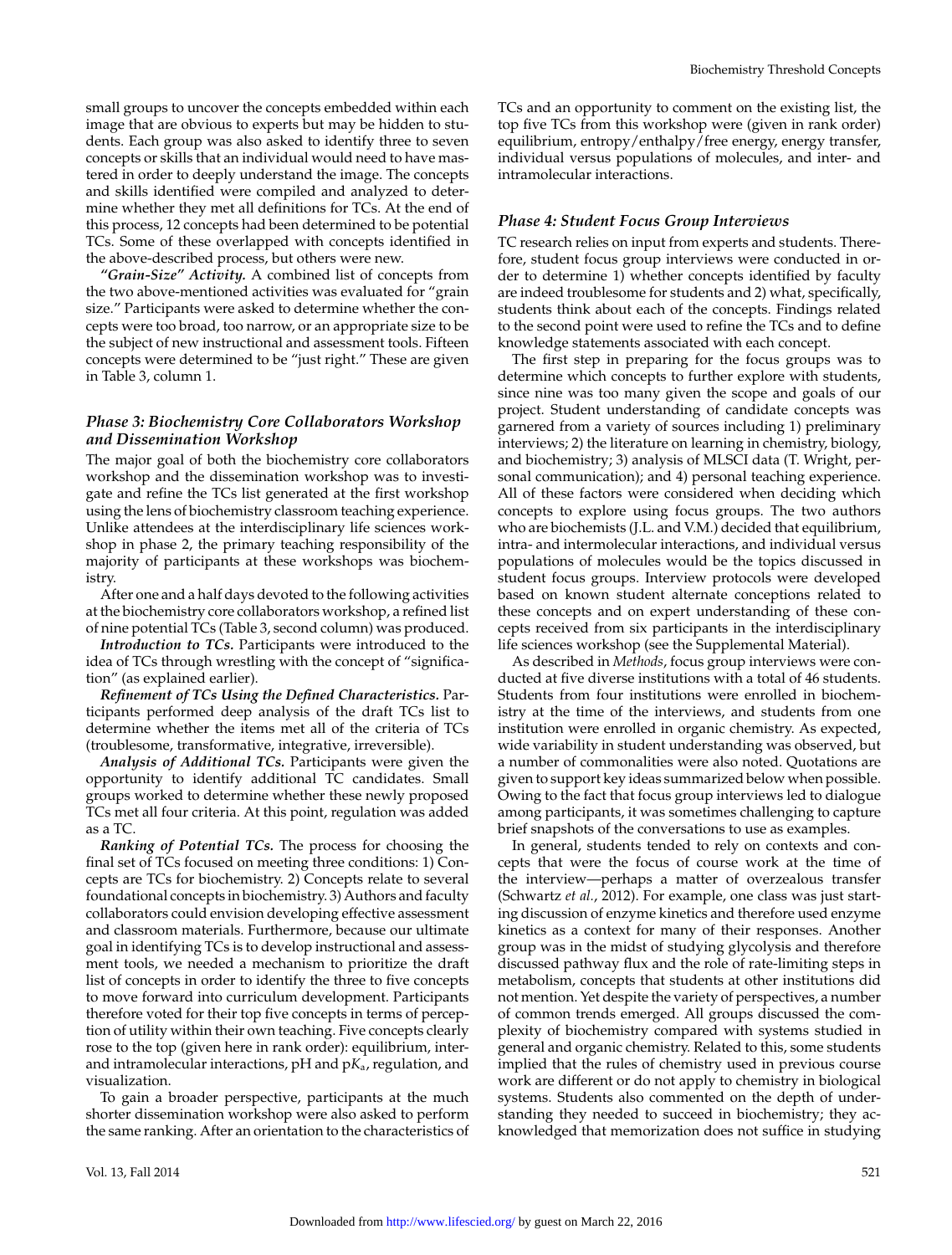biochemistry. Finally, students described the difficulties they encountered when moving from the molecular visualizations used in general and organic chemistry to new, often much more abstract, representations of biological macromolecules. Common incorrect or incomplete ideas related to each of the three targeted concepts are described in greater detail below.

*Equilibrium.* A major incorrect idea related to equilibrium was that biological systems are at equilibrium. This idea seemed to stem largely from an everyday use of the term *equilibrium* to mean "balanced" or "just right." When asked what comes to mind when they hear the term equilibrium, one student (Student G28-A ) said the following: "Everything is happy, yeah that's the easiest way to say it." When asked whether reactions in the body are at equilibrium, a student in another focus group (Student G30-A) described equilibrium as meaning "normal": "I think it depends, you know, if you are sick ... or if ... I mean, like your body should be normal at equilibrium." Students also described an intuitive sense that concentrations of molecules are properly maintained within the body, and, therefore, they concluded that biological systems must be in equilibrium. An example is given here:

Interviewer: Are reactions in the body at equilibrium?

Student G13-A: I think it has to be at equilibrium. Like she said, if there's too much of something, it's gonna throw, you know, one of the systems off.

Another issue related to complexity and the ways in which biochemical systems appear to differ from systems studied in general chemistry. Students could describe the fact that multiple reactions in a pathway are required for net production of a given metabolite, but they could not reconcile net production with the idea of reactions going back and forth as they had learned when studying equilibrium in previous courses. This problem was complicated by the fact that students believed that biological reactions are in equilibrium. For example, one student (Student G21-A) discussed dissonance between prior ideas about equilibrium and net production of a substance in the body: "I think it's hard to grasp the concept of something that can be in equilibrium going back and forth, but also having to favor one side. Like, equilibrium, it has the word equal in it, so in my mind, they should be the same. So it's hard to have dynamic flow of something to favor something when they're in equilibrium. So it's just a difficult concept to grasp."

We also observed instances in which students concluded that the chemical rules related to equilibrium must apply differently, or even not apply at all to biological systems: Student G31-A said, "I think like it's not hard to understand equilibrium, but there's a key difference when you're looking at, like when you're studying equilibrium in gen chem or analytical chem versus in biochem." Finally, in cases in which students lacked a foundational understanding of chemical equilibrium, equilibrium constants, and Le Chatelier's principle, they were unable to apply these ideas to biochemistry.

*Intra- and Intermolecular Interactions.* Focus group interviews revealed that students had superficial, memorized, or incorrect understanding of the physical basis of noncovalent interactions such as hydrogen bonds, dipole–dipole interactions, and van der Waals interactions. Students could name the interactions, and some could discuss the role of polarizable electron clouds in these interactions, but they struggled to make generalizations about the electrostatic basis of the

interactions. For example, when asked to list intermolecular interactions, several students in one focus group named van der Waals interactions, but when asked to explain the basis for van der Waals interactions, students struggled, as illustrated here:

Student G14-A: Those are the ones that come in close contact with each other. They don't necessarily bond in a sense. They interact closely. I can show you a picture of that too.

Interviewer: What is the basis of their interaction, why are they interacting?

Student G14-A: Close proximity.

Interviewer: Close proximity?

Student G14-B: But what attracts them?

Student G14-C: I think it's electronegativity. I don't want to ... I think I might be wrong.

In another example, students again named van der Waals interactions as a noncovalent interaction, but then were unable to provide any detail about the physical basis of these interactions or how they would appear in biochemistry:

Student G16-A: I'd just say like in my classes—I don't know about what you all had—but we never really talked that much about van der Waals interactions. Other than the fact that they said, you know, everybody has them and they keep it from floating away.

Student G16-B: Yeah, I think I heard at one point in time that it just adds to stabilization, to, well, especially to protein structure. Yeah, it's not really touched on.

Students also did not feel confident in making predictions about interactions in complex macromolecules. For example, when shown an image of a protein, one student named two different types of interactions, but when asked for specifics, he was uncertain:

> Student G14-D: I said there was hydrogen, well I guess not, never mind. I said ionic interactions on the protein surface.

Interviewer: Which part of the protein surface?

Student G14-D: I'm not sure. I guess anywhere on the surface.

In a different focus group, one student (Student G20-A) noted that molecules are much more complex in biochemistry as compared with those studied in prerequisite courses: "So in gen chem it is just thinking about molecules separately, not the overall picture of, like, if we kept folding this in on itself again and again." Furthermore, when we did hear students making the statement that hydrophobic amino acid residues move to the inside of folded proteins and hydrophilic residues remain on the outside, no further explanation for this phenomenon could be produced. When asked to explain, for example, students claimed that hydrophobic groups *want* to be on the inside of the protein, erroneously attributing intentionality to proteins: Student G20-B said, "So polar things want to interact with polar things and the nonpolar things don't want to interact with the polar so they are going to hide somewhere else." The fact that student understanding of the enthalpic and entropic factors affecting an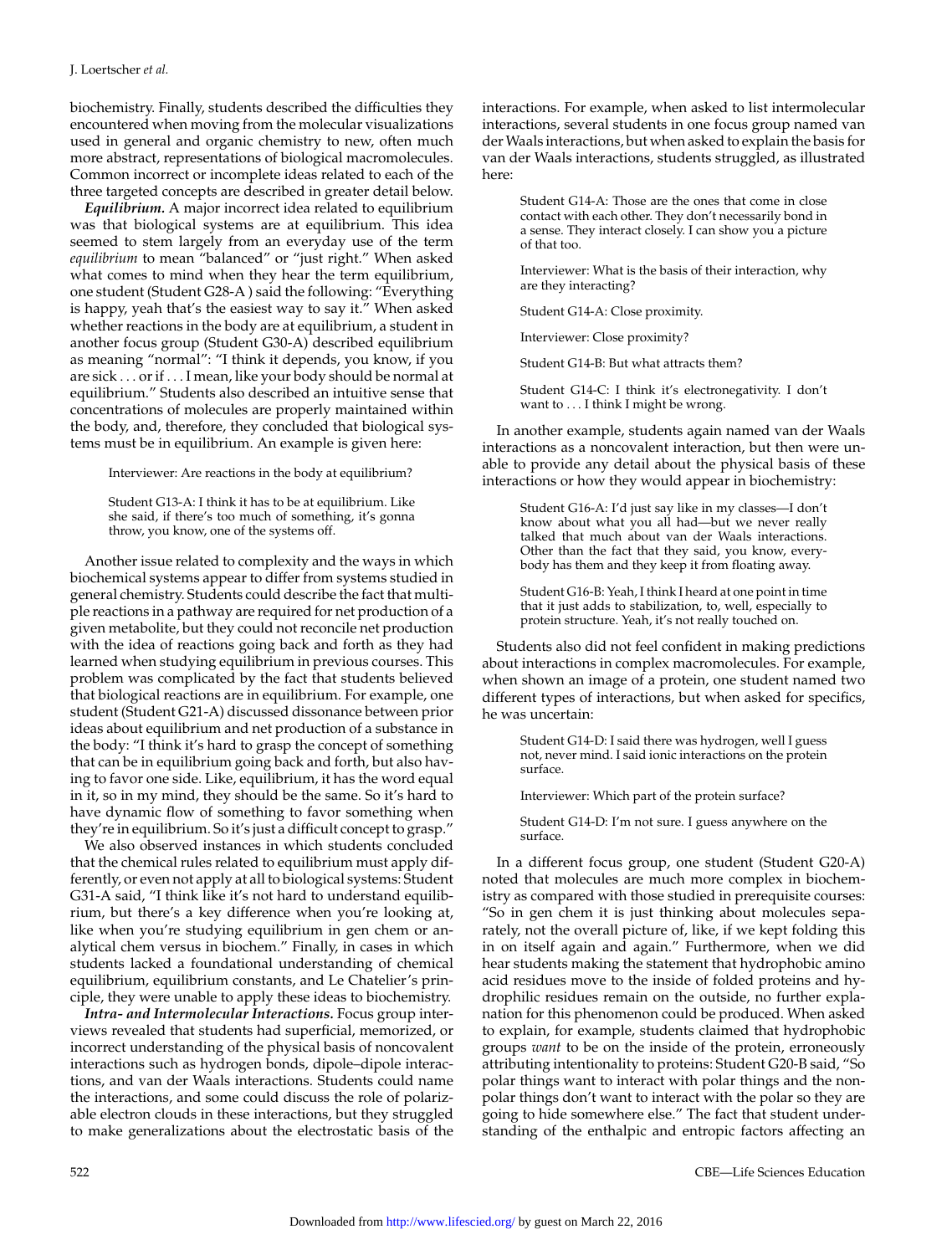event like protein folding was limited to what appeared to be memorized statements strongly suggests that more needs to be done to develop deep conceptual understanding of the energetics that drive interactions and folding of macromolecules in an aqueous environment.

*Individual versus Populations of Molecules.* Examination of student responses related to the concept of individual versus populations of molecules revealed no uniform TC. Students acknowledged that they had not previously considered the term "population" in a biochemical context. For example, during one focus group, students discussed the fact that they had never previously considered that there is more than one molecule of hemoglobin in each red blood cell:

Student G29-A: I was unaware that there were so many hemoglobin molecules in a red blood cell. I wasn't aware of that for the longest time until I got to this class.

Student G29-B: Did you think there is just one?

Student G29-A: I thought there was only a certain number of hemoglobin molecules per red blood cell. [*Whispers*] But there's millions.

Student G29-B: I'm learning this right now [as we speak].

Student G29-C: Honestly, when I thought of a red blood cell, I saw pictures of how big they were—but I honestly, I thought, mechanism-wise, I thought it was one hemoglobin [until this conversation].

Student G29-A: Yeah, 'cause I was reading about sickle cell anemia and how they can form these polymerizing rods of hemoglobin and so I thought, there must be lots. So I looked it up on Google. But no one ever specifically said, like, there's a lot of hemoglobin, this is just one small chemical.

Student G29-B: I can see—if you think about hemoglobin is this, like, protein—a proteinous thing. And proteins are small compared to a cell. So it makes sense, but I just never made that association before.

Furthermore, students sometimes struggled to move back and forth between representations of individual molecules and measurable properties arising from average characteristics of a population of molecules. However, while we recognized that these ideas are transformative for students, we found that understanding these concepts, once presented, did not seem particularly troublesome or integrative for students. Instead of retaining this concept as a TC, we decided to add explicit treatment of individual versus populations of molecules as a guiding principle in our future instructional materials design process.

#### *Phase 5: Data Analysis and Determination of a Working List of Threshold Concepts*

Ideas collected from disciplinary experts and students were compiled and analyzed in order to identify the specific concepts that are troublesome for students and to discern how deep understanding of these concepts leads to a transformed and integrated understanding of biochemistry. Using an iterative analytic process, described in greater detail below, the authors worked in collaboration with project advisory board members and participants from the interdisciplinary life sciences workshop to produce a detailed description of five TCs that will be used as foundation for future development of instructional and assessment materials.

Careful analysis of all student focus group data was essential in developing the finalized list of TCs. Interestingly, the three concepts used for the interviews (equilibrium, intraand intermolecular interactions, and individual versus populations of molecules) appear to be significantly different from the finalized list given in Table 4. Yet all of the ideas described in Table 4 originated from analysis of student conceptions and comparison of student perspectives with those of experts. Equilibrium serves as a good illustration. Throughout the faculty workshops, equilibrium appeared as a relevant concept, but the term elicited different meanings for different people. Some thought of equilibrium constants and Le Chatelier's principle, others thought of dynamic processes in general, still others focused on the fact that biological systems are not in a state of chemical equilibrium. Going into the interviews, we were interested in discovering from students what exactly about equilibrium was problematic or important. As mentioned previously, talking with students revealed several common issues. First, students recognize that biological systems are much more complex than systems they studied in general chemistry, but instead of considering how to apply equilibrium concepts to the more complex system, many concluded that the chemical "rules" must be different for biochemistry. Second, when asked whether biological systems are at equilibrium, most students relied on everyday usages of the term to mean "just right," "stable," or "balanced." As a result, they concluded that biological systems must be in equilibrium. This colloquial use of the term *equilibrium* had not been apparent to us previously, but after hearing it from students, we were able to see how the misuse of language could be the root of alternate conceptions that we had previously recognized. Finally, related to the issue of terminology, students were upfront about the fact that they did not know what "steady state" means in a biological context. When we compared these student conceptions with the expert understanding we had collected before interviews, a new vision of the TCs related to equilibrium began to emerge. Similar to students, experts indicated that the concept we had called "equilibrium" actually contained a number of different concepts, including biological steady state, reversibility of chemical and physical phenomena, and the complexity of multiple, interconnected equilibria commonly observed in biological systems. As a result, two concepts—steady state and biochemical pathway dynamics and regulation—were ultimately determined to be TCs (Table 4). A process similar to that described for equilibrium was used with other initial concepts to arrive at all of the concepts shown in Table 4.

After deciding on the five major concepts, we next sought to define the specific characteristics that make each of the five identified concepts TCs. To accomplish this task, we sought to clarify how or why understanding a given concept is troublesome, transformative, integrative, and irreversible. The first step in this process was to define knowledge statements that present a more detailed picture of each TC (Table 4). We started the process of producing knowledge statements by systematically analyzing the interview data for incorrect or incomplete ideas held by students. Such ideas were considered to be troublesome. We then generated the knowledge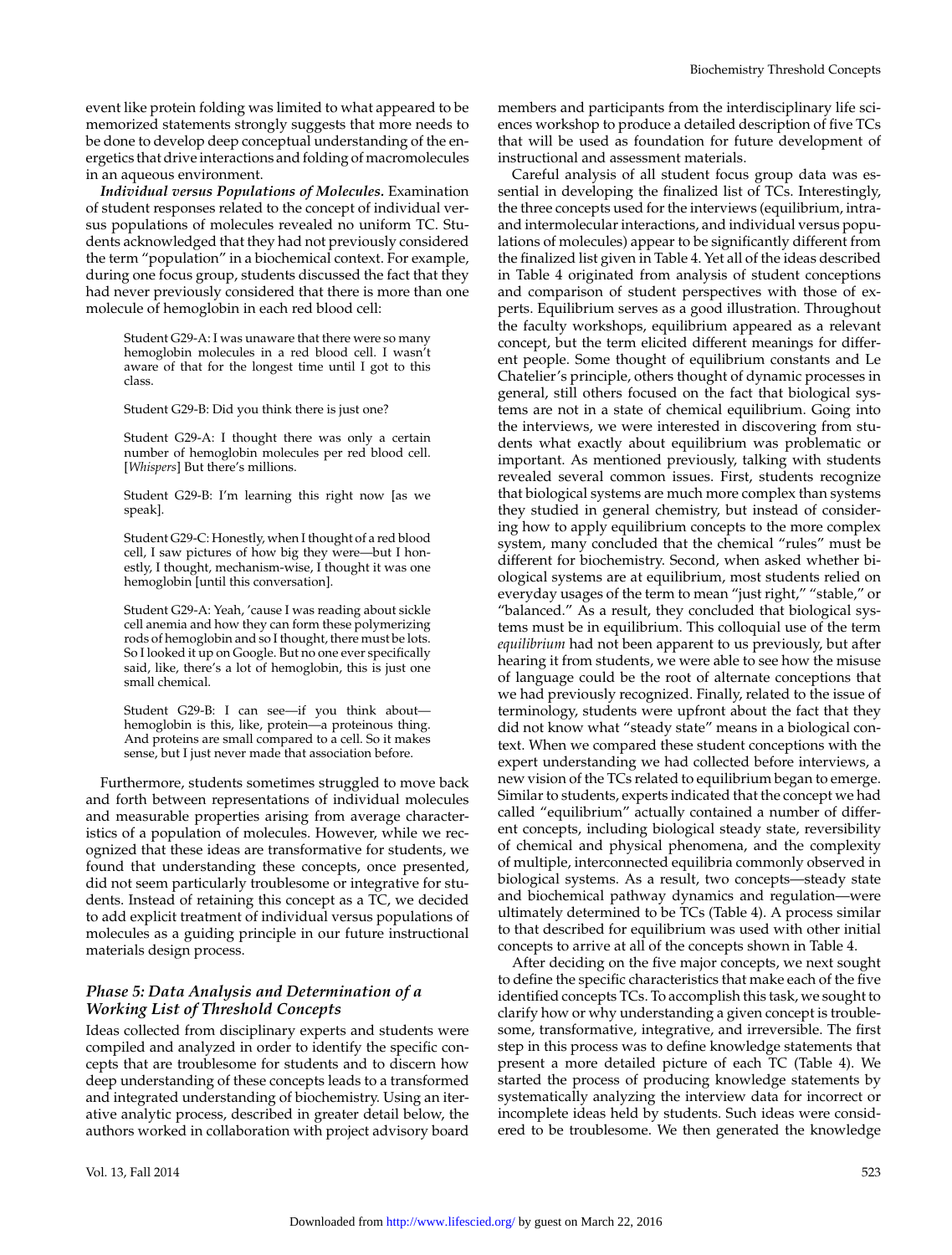#### **Table 4.** Refined threshold concepts and knowledge statements

| Name                                                          | Knowledge statement(s)                                                                                                                                                                                                                                                                                                                                                                                                                                                                                                                                                                                                                                                                                            | Biochemical ideas that are<br>unlocked once this concept is<br>understood                                                                                                                                                                                                                                                                                                                                                                                                                                      | Connections that were invisible<br>before deep understanding of the<br>concept                                                                                                                                                                                                                                                                                                          |
|---------------------------------------------------------------|-------------------------------------------------------------------------------------------------------------------------------------------------------------------------------------------------------------------------------------------------------------------------------------------------------------------------------------------------------------------------------------------------------------------------------------------------------------------------------------------------------------------------------------------------------------------------------------------------------------------------------------------------------------------------------------------------------------------|----------------------------------------------------------------------------------------------------------------------------------------------------------------------------------------------------------------------------------------------------------------------------------------------------------------------------------------------------------------------------------------------------------------------------------------------------------------------------------------------------------------|-----------------------------------------------------------------------------------------------------------------------------------------------------------------------------------------------------------------------------------------------------------------------------------------------------------------------------------------------------------------------------------------|
| Steady state                                                  | Living organisms constitute open<br>systems, which constantly exchange<br>matter and energy with their<br>surroundings, yet net concentrations<br>remain relatively constant over time.<br>This dynamic, yet outwardly stable<br>condition is referred to as a <i>steady</i><br>state.<br>"Steady" is not synonymous with<br>chemically "stable." Concentrations<br>are determined by kinetic, rather<br>than thermodynamic, factors. Hence,<br>biological systems do not exist in a<br>state of chemical equilibrium.<br>If an organism reaches chemical<br>equilibrium, its life ceases.<br>Consequently, organisms have<br>evolved extensive regulatory<br>systems for maintaining steady-state<br>conditions. | Steady state is an emergent<br>process that results from<br>regulation of numerous<br>biological reactions.<br>Steady state is a metastable<br>condition that can be<br>maintained only because of<br>constant input of energy from<br>the environment.<br>Steady state defines the<br>conditions of life under which<br>chemical reactions take place<br>in cells and organisms.<br>Therefore an understanding of<br>steady state is necessary in<br>order to correctly contextualize<br>all of biochemistry. | Once the condition of steady state<br>is recognized, the purpose of<br>complex regulatory systems in<br>maintaining steady state and<br>their connections to each other<br>become apparent.<br>Once the metastable nature of<br>steady state is recognized, the<br>importance of multi-tiered<br>energy storage systems (starch,<br>glycogen, triglycerides, etc.)<br>becomes apparent. |
| Biochemical<br>pathway<br>dynamics and<br>regulation          | Reactions and interactions in<br>biological systems are dynamic<br>and reversible.<br>Directionality of processes depends on<br>the free energy and relative<br>concentrations of reactants and<br>products available.<br>Observable flux is the net result of<br>forward and reverse processes.<br>Enzymes control rates of forward and<br>reverse reactions.<br>Enzyme activity is highly regulated.                                                                                                                                                                                                                                                                                                            | Chemical drivers result in bulk<br>(emergent) properties<br>observed in biological<br>systems.<br>Enzyme-mediated regulatory<br>mechanisms allow pathways<br>to be sensitive and responsive<br>to the needs of the organism.<br>Enzymes act as gatekeepers<br>rather than drivers of chemical<br>change.                                                                                                                                                                                                       | Once these concepts are<br>understood, predictions can be<br>made about 1) how<br>biochemical pathways are<br>likely to respond to changes<br>environmental conditions and<br>2) cause and effect of<br>fluctuations in biochemical<br>pathways.                                                                                                                                        |
| The physical basis<br>of interactions                         | Interactions occur because of the<br>electrostatic properties of molecules.<br>These properties can involve full,<br>partial, and/or momentary charges.                                                                                                                                                                                                                                                                                                                                                                                                                                                                                                                                                           | Once this concept is understood,<br>similarities between different<br>types of interactions become<br>clear. Although interactions<br>are given different names, they<br>are all based on the same<br>electrostatic principles.                                                                                                                                                                                                                                                                                | A core biochemical principle is<br>that structure governs<br>function. Correct<br>understanding of noncovalent<br>interactions is essential in<br>integrating structure and<br>function.                                                                                                                                                                                                |
| Thermodynamics of<br>macromolecular<br>structure<br>formation | Interactions in biological systems<br>almost always take place in aqueous<br>solution.<br>Bulk interactions in an aqueous system<br>have an entropic component.<br>Enthalpic and entropic contributions<br>are responsible for biological<br>structure.                                                                                                                                                                                                                                                                                                                                                                                                                                                           | Protein folding, the assembly of<br>lipids into micelles and<br>bilayers, the association of<br>polypeptide subunits to form<br>oligomeric proteins, base<br>pairing of DNA and RNA<br>molecules, and all other<br>biological interactions are<br>driven by a common set of<br>thermodynamic forces.<br>The aqueous environment of the<br>cell plays an active and<br>essential role in biochemical<br>structure formation.                                                                                    | When the entropic and enthalpic<br>forces that drive processes like<br>protein folding and binding<br>are understood, predictions<br>can be made about the<br>conditions under which these<br>events will occur and what<br>effect perturbations, like<br>mutations will have.                                                                                                          |

statements shown in Table 4 by comparing student alternate conceptions with expert conceptions generated from a variety of sources, including the faculty workshops, the literature, textbooks, and the authors' personal knowledge. We next addressed the characteristics of transformative and integrative by asking ourselves what biochemical ideas are unlocked once the concept is understood (transformative) and what previously hidden connections are made visible once the concept is understood (integrative). These ideas (shown in the last two columns on Table 4) were produced through iterative conversations among authors and two project advisory board members. It is important to note that one of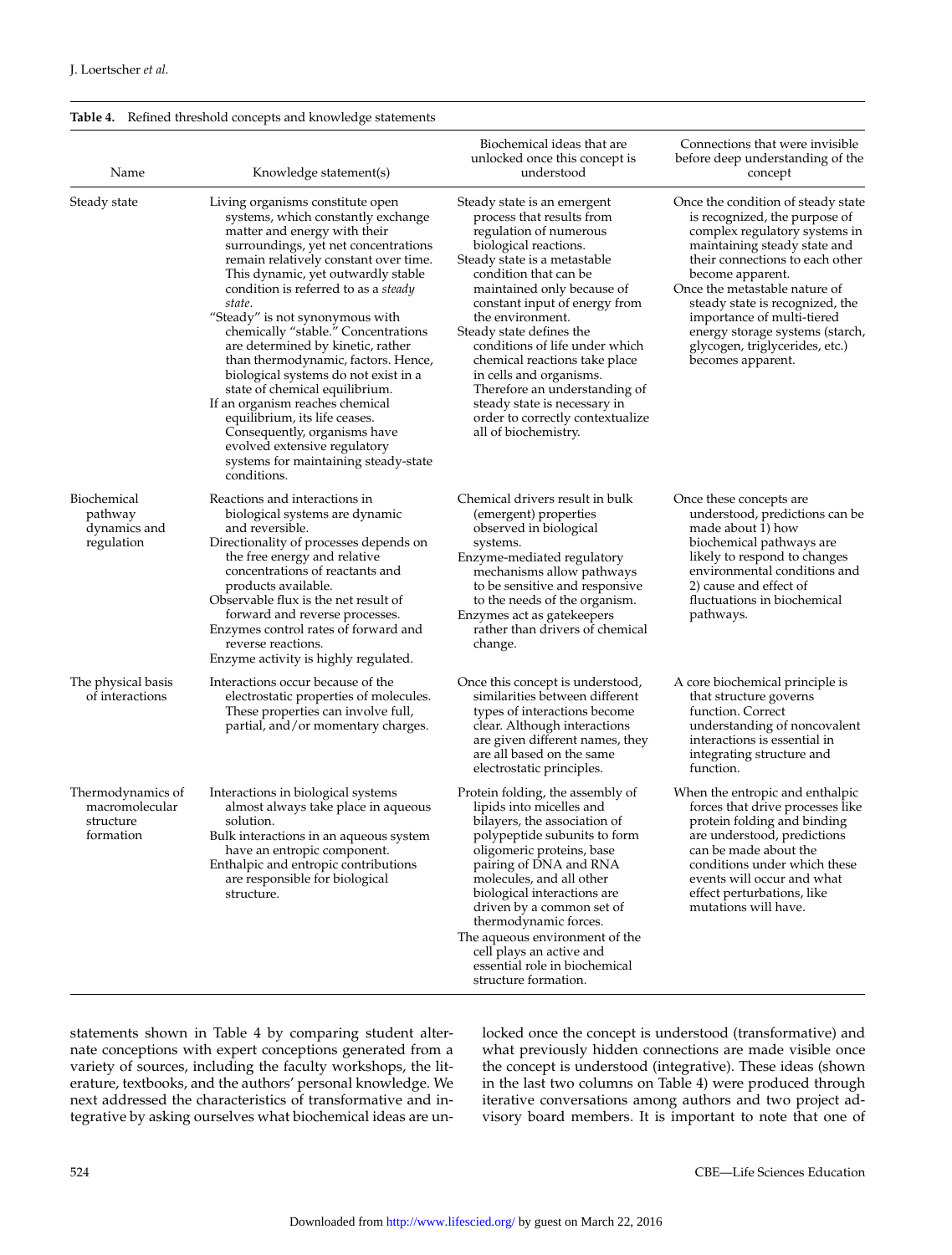| Name        | Knowledge statement(s)                                                                                                                                                                                                                                                                                                                                                                                                                                                                                                                         | Biochemical ideas that are<br>unlocked once this concept is<br>understood                                                               | Connections that were invisible<br>before deep understanding of the<br>concept                                                |
|-------------|------------------------------------------------------------------------------------------------------------------------------------------------------------------------------------------------------------------------------------------------------------------------------------------------------------------------------------------------------------------------------------------------------------------------------------------------------------------------------------------------------------------------------------------------|-----------------------------------------------------------------------------------------------------------------------------------------|-------------------------------------------------------------------------------------------------------------------------------|
| Free energy | The tendency toward equilibrium<br>drives biological processes.<br>Differences in free energy drive the<br>chemical transformations<br>underlying biological function.<br>By providing a direct link between a<br>thermodynamically favorable<br>reaction with a thermodynamically<br>unfavorable one, enzymes enable<br>biological systems to drive a<br>normally unfavorable reaction by<br>coupling it to one with a large and<br>favorable free-energy change.<br>Enzymes affect reaction rate, yet do not<br>affect equilibrium position. | Biological systems use favorable<br>processes to drive<br>less-favorable processes,<br>which allows for maintenance<br>of steady state. | Once this concept is understood,<br>the relationship among free<br>energy, equilibrium, and<br>steady state becomes apparent. |

#### **Table 4.** Continued

the authors was trained as a physical chemist and was therefore able to contribute a perspective that extended beyond biochemistry. The characteristic of "irreversible" was impossible to define given available data. Table 4 was reviewed in its entirety by two project advisory board members to determine whether the statements were correct and relevant for learning in biochemistry. Modifications were made based on their feedback.

One unanticipated result of this process was that we decided to break the intra- and intermolecular interactions concept into two distinct but related categories: the physical basis of interactions and thermodynamics of macromolecular structure formation. This decision was based on our analysis of student interviews and reflects our vision of how these concepts could be better taught in biochemistry courses. Although students should have a fundamental understanding of Coulomb's law and intermolecular interactions from general chemistry, responses given during interviews made clear that the students do not have a solid understanding of how these two concepts are related. Student interviewees were unable to make the generalization that all noncovalent interactions are based on charge–charge interactions. They were able to produce apparently memorized lists of interaction types, and some could even describe the polarization of electron clouds. However, when questioned further, they were largely unable to connect the events they had previously described to simple electrostatic interactions. The result of this superficial understanding of intermolecular forces was that they subsequently went on to describe a superficial understanding of these concepts in a biochemical context. For example, many students could list the types of interactions one might find in each level of protein structure, and they could state that hydrophobic groups go to the inside of a protein and hydrophilic to the outside. However, most were unable to identify the atoms involved in interactions in proteins. Furthermore, most students explained the hydrophilic/hydrophobic characteristics by attributing desires to molecules ("they *want* to be on the inside or outside"). On the basis of these observations, we concluded that classroom strategies aimed at understanding the electrostatic basis of interactions (enthalpic contributions) needs to precede higher-level discussions of

structure that rely on enthalpic and entropic contributions. The more basic discussions should still happen in the context of biological macromolecules.

Finally, a survey was sent to all participants from the interdisciplinary life sciences workshop asking for feedback on the knowledge statements and labels we had given to each set of ideas. Nineteen of 20 participants responded. Although one respondent was concerned that none of the five proposed TCs was narrow enough to fit the definition of a concept, no other participants raised this concern, and no other major concerns were raised. The majority of respondents agreed with or were neutral regarding our choice of names for the five different TCs, and their feedback was used to further refine the names of three of the five TCs to improve clarity and focus.

#### **DISCUSSION**

As has been observed previously with biology TCs, TCs for biochemistry have conceptual connections to each other and to additional biochemical concepts and skills, resulting in a web of ideas (Ross *et al.*, 2010). For example, intermolecular interactions are involved in the vast majority of biochemical events and therefore connect many concepts in biochemistry. Likewise, free-energy changes can be characterized for any biochemical event, and understanding biochemical energetics allows one to make predictions across biochemical contexts. Because of their centrality in biochemistry, the five TCs characterized in Table 4 connect to and underlie the foundational concepts and "big ideas" described in Table 1. This integration emphasizes the central importance of the TCs in learning biochemistry and reaffirms our decision to focus future instructional materials on a small number of knowledge statements related to these concepts.

When a provisional list of TCs was circulated to workshop participants at the conclusion of phase 4, several were concerned by the focus on what they consider to be general chemistry concepts. What has become clear through this undertaking is that we, as biochemistry educators, can no longer act as though students develop deep, correct understandings of key concepts in prerequisite courses. Decades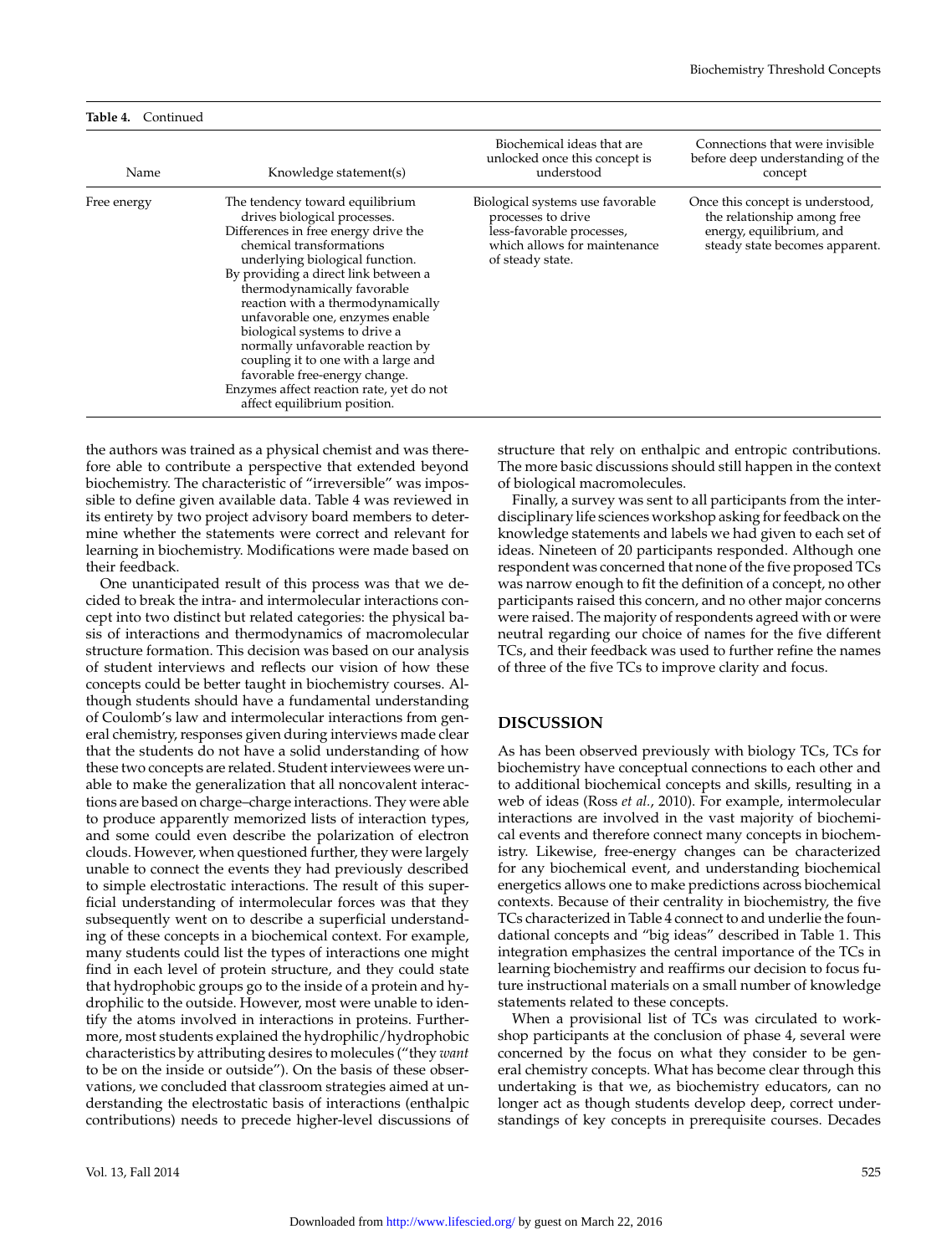of discipline-based education research on alternate conceptions provide ample evidence that students move through chemistry and biology programs with major gaps in understanding (for examples, see Mulford and Robinson, 2002; Shi *et al.*, 2010; Parker *et al.*, 2012). Unfortunately, these alternate conceptions are often regarded by biochemistry educators as a problem that others need to fix. We assert that this approach is not constructive and that we must develop methods that simultaneously teach new biochemistry concepts, and also help students refine and strengthen their understanding of foundational concepts. Furthermore, student interview data suggest that even when students understand concepts in prerequisite courses, they struggle to apply their understanding in new contexts. Separating scientific course work into discipline-specific silos (e.g., chemistry and biology) may act as an additional barrier to student learning of TCs.

Identification of TCs is meaningful only insofar as it is used to inform effective changes in teaching and learning. Therefore, the critical next step is to work with a community of biochemistry educators to produce instructional and assessment materials related to these concepts. For a number of reasons, we are committed to working with a large, nationwide community of biochemistry educators to accomplish this goal. First, there is historical precedent in the TC community to involve a diversity of faculty voices in the process (Cousin, 2009). Furthermore, we have had previous success in developing and disseminating assessment and teaching materials in collaboration with a community of faculty members (Murray et al., 2011; Villafañe et al., 2011). Finally, Vision and Change (American Association for the Advancement of Science [AAAS], 2011) and other projects have created national momentum to work collaboratively to reshape teaching and learning in the molecular life sciences. Indeed, the *Vision and Change* report demands that we engage in regular conversations resulting in a coordinated national effort to change how undergraduates learn in the life sciences.

In our work through the phases of this project, we listened to faculty ideas about the production of teaching materials related to TCs. As a result, we plan to prioritize several guiding principles to support future production of instructional materials. For example, whenever possible, classroom activities should contain components that explicitly develop the visual literacy skills needed for expert interpretation of biochemical representations. These skills were initially considered as a TC in their own right, and the case could readily be made. However, for the purposes of this project, the developing consensus is that it will be more powerful to weave the teaching of visual literacy into as many activities as possible. The literature on visualization in biochemistry will be considered in production of any teaching materials (Schönborn and Anderson, 2006, 2009, 2010; Towns *et al.*, 2012). Another guiding principle is that research skills be included whenever appropriate. These skills could include experimental design and critical interpretation of the literature. There is precedent for including experimental approaches as a cross-cutting concept in course curriculum design. For example, Rowland and colleagues placed experimental approaches at the center of their concept lens diagram to acknowledge that they underlie all knowledge in biochemistry and that developing these skills supports student understanding of the process of science, a key component of Vision and Change (AAAS, 2011; Rowland *et al.*, 2011). Finally, although the relationship between individual and populations of molecules was not determined to be a TC, an effort should be made to make explicit connections between molecular characteristics and observable macroscopic properties.

Curricular changes that support learning of TCs in biochemistry are likely to be multifaceted. Land and colleagues suggest that curricular changes that attempt to focus on TCs should be systematically reviewed to consider three related elements: 1) the sequence in which concepts are introduced and connected, 2) the process by which students recognize and internalize TCs, and 3) the ways in which students and teachers will recognize when TCs have been internalized (Land *et al*., 2006). They go on to describe nine considerations that are important in curriculum redesign and assessment. Interestingly, their recommendations focus less on *what* is taught (although discipline-specific concepts and skills are certainly central to any curriculum redesign process) and more on *how* TCs are taught. They emphasize, among other things, the importance of listening to students, engaging them in the learning process, and teaching students to tolerate uncertainty. Furthermore, they claim the learning of TCs often involves a change in students' sense of personal identity. Therefore, a curriculum designed around TCs should actively recognize and support attitudinal changes and emotional challenges that could accompany transformational learning. For example, students could be asked to write meta-cognitive self-reflections and receive feedback on these documents from instructors.

In addition to the five concepts described here, the other provisional TCs (Table 3), as well as still-unidentified concepts, are also likely to be instrumental for learning in biochemistry. Therefore, although we are confident that the five targeted areas are indeed TCs for biochemistry, they by no means represent an exhaustive list and may not even be the five most important TCs for biochemistry. Rich opportunities remain to further refine the provisional list using the process described in this paper. A long-term goal would be to reimagine how content is organized in undergraduate biochemistry courses, such that course structure aligns with deep learning of TCs. A possible model comes from Rowland and coworkers, who rearranged their course content using concept lenses, a model that arose from the "big ideas" in the molecular life sciences (Rowland *et al.*, 2011). This model discards traditional organizational schemes for biochemistry courses, which are often based on textbook organization and content choices, and replaces them with a student-centered, concept-based structure that seeks to build deep conceptual understanding and habits of mind used by professional biochemists.

#### **CONCLUSIONS**

We have undertaken a nationwide effort to identify TCs for biochemistry with the goal of improving student learning in undergraduate biochemistry courses. Five TCs—steady state, biochemical pathway dynamics and regulation, the physical basis of interactions, thermodynamics of macromolecular structure formation, and free energy—will be the target of future work to produce instructional and assessment materials with the aim of improving learning in undergraduate biochemistry courses. The targeted TCs are integral to deep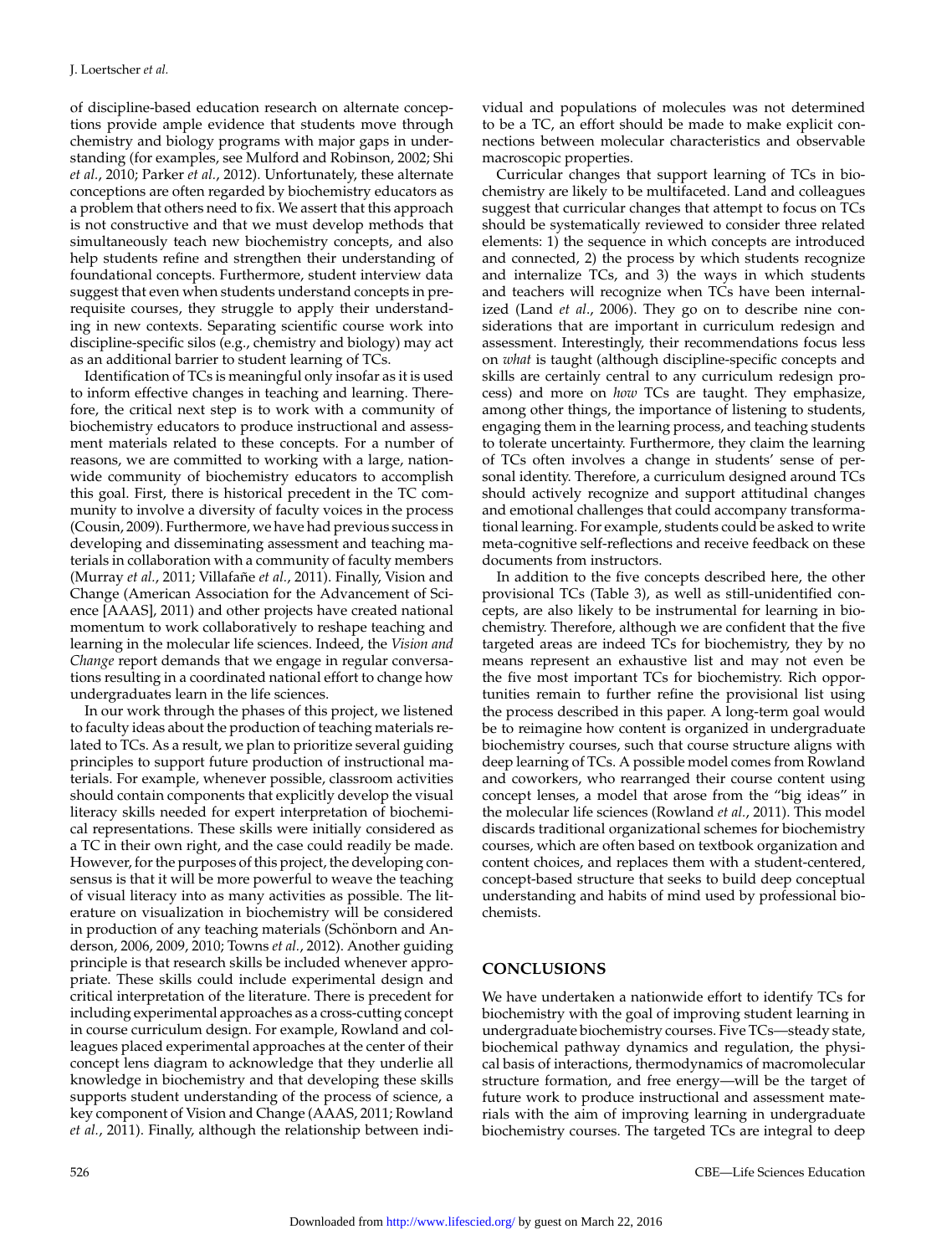understanding of biochemistry but also relate strongly to foundational concepts from general chemistry and biology. Our inability to fully disaggregate learning in biochemistry from foundational concepts in prerequisite courses emphasizes the importance of holistic curriculum design both within and among disciplines.

#### **ACKNOWLEDGMENTS**

The work described in this article was supported by NSF DUE-1224868. Any opinions, findings, and conclusions or recommendations expressed in this material are those of the authors and do not necessarily reflect the views of the NSF. Thanks to our advisory board members, Peter Kennelly, Daniel Schwartz, Robin Wright, and Adele Wolfson. Thanks to all of the faculty members who participated in this project. A special thanks to faculty members who attended 2 or 4-d workshops: Kevin Ahern, Karen Anderson, Rodney Austin, Adam Cassano, Colleen Conway, Carol Dieckman, Martina Ederer, Matthew Fisher, Katherine Frato, January Haile, Bruce Heyen, Margaret Kanipes, Jennifer Knight, Lisa Kroutil, Anne Kruchten, Paula Lemons, Kimberly Linenberger, Sunil Malapati, Jenny McFarland, Tracey Murray, Philip Ortiz, Jeffrey Owens, David Parkin, Mandy Schivell, Janet Schottel, Duane Sears, Tricia Shepherd, Daniel Smith, Kimberly Tanner, Ann Taylor, Heather Tienson, Sachel Villafañe, Mark Werth, Adele Wolfson, and several participants who wished to remain anonymous. We appreciate the help of Trey Morgan, a student who helped with data processing. Finally, we thank all of the students who participated in focus groups and shared their understanding and insights with us.

#### **REFERENCES**

American Association for the Advancement of Science (2011). Vision and Change in Undergraduate Biology: A Call to Action, Washington, DC. [http://visionandchange.org/files/2011/03/Revised](http://visionandchange.org/files/2011/03/Revised-Vision-and-Change-Final-Report.pdf) [-Vision-and-Change-Final-Report.pdf](http://visionandchange.org/files/2011/03/Revised-Vision-and-Change-Final-Report.pdf) (accessed 10 March 2014).

Anderson TR, Schönborn KJ (2008). Bridging the educational research-teaching practice gap: conceptual understanding, part 1: the multifaceted nature of expert knowledge. Biochem Mol Biol Educ *36*, 309–315.

Chi MTH (2008). Three types of conceptual change: belief revision, mental model transformation, and categorical shift. In: Handbook of Research on Conceptual Change, ed. S Vosniadou, Hillsdale, NJ: Erlbaum, 61–82.

Clouder L (2005). Caring as a "threshold concept" transforming students in higher education into health(care) professionals. Teaching High Educ *10*, 505–517.

Cousin G (2008). Threshold concepts: old wine in new bottles or new forms of transactional curriculum inquiry? In: Threshold Concepts within the Disciplines, ed. R Land, JHF Meyer, and J Smith, Rotterdam, The Netherlands: Sense Publishers, 261–272.

Cousin G (2009). Researching Learning in Higher Education, New York: Routledge, 201–212.

Entwistle N (2008). Threshold concepts and transformative ways of thinking within research into higher education. In: Threshold Concepts within the Disciplines, ed. R Land, JHF Meyer, and J Smith, Rotterdam, The Netherlands: Sense Publishers, 21–35.

Garvin-Doxas K, Klymkowsky M (2008). Understanding randomness and its impact on student learning: lessons learned from building the biology concept inventory (BCI). CBE-Life Sci Educ *7*, 227–233.

Howitt S, Anderson T, Costa M, Hamilton S, Wright T (2008). A concept inventory for molecular life sciences: how will it help your teaching practice? Aust Biochem *39*, 14–17.

Kinchin I (2010). Solving Cordelia's dilemma: threshold concepts within a punctuated model of learning. J Biol Educ *44*, 53–57.

Kinchin I, Cabot LB, Kobus M, Woolford M (2011). Threshold concepts in dental education. Eur J Dent Educ *15*, 210–215.

Land R, Cousin G, Meyer JHF, Davies P (2006). Conclusions: implications of threshold concepts for course design and evaluation. In: Overcoming Barriers to Student Understanding: Threshold Concepts and Troublesome Knowledge, ed. JHF Meyer and R Land, London: Routledge, 195–206.

Mattos CM, Johnson M, White H, Sears D, Bailey C, Bell E (2013). Introduction: promoting concept driven teaching strategies in biochemistry and molecular biology. Biochem Mol Biol Educ *41*, 287– 288.

Meyer JHF, Land R (2003). Threshold concepts and troublesome knowledge. In: Improving Student Learning—Ten Years On, ed. C Rust, Oxford, UK: Oxford Centre for Staff and Learning Development, 412–424.

Meyer JHF, Land R (2006). Threshold concepts and troublesome knowledge: an introduction. In: Overcoming Barriers to Student Understanding: Threshold Concepts and Troublesome Knowledge, ed. JHF Meyer and R Land, London: Routledge, 3–18.

Mulford DR, Robinson WR (2002). An inventory for alternate conceptions among first-semester general chemistry students. J Chem Educ *79*, 739–743.

Murray TM, Higgins P, Minderhout V, Loertscher J (2011). Sustaining the development and implementation of student-centered teaching nationally—the importance of communities of practice. Biochem Mol Biol Educ *39*, 405–411.

Park EJ, Light G (2009). Identifying atomic structure as a threshold concept: student mental models and troublesomeness. Int J Sci Educ *31*, 233–258.

Parker JM, Anderson CW, Heidemann M, Merrill J, Merritt B, Richmond G, Urban-Lurain M (2012). Exploring undergraduates' understanding of photosynthesis using diagnostic question clusters. CBE Life Sci Educ *11*, 47–57.

Perkins D (1999). The many faces of constructivism. Educ Leadersh *57*, 6–11.

Perkins D (2008). Beyond understanding. In: Threshold Concepts within the Disciplines, ed. R Land, JHF Meyer, and J Smith, Rotterdam, The Netherlands: Sense Publishers, 3–19.

Rodger S, Turpin M (2011). Using threshold concepts to transform entry level curricula. Res Dev High Educ *34*, 263–274.

Ross PM, Taylor CE, Hughes C, Kofod M, Whitaker N, Lutze-Mann L, Tzioumis V (2010). Threshold concepts: challenging the way we think, teach and learn in biology. In: Threshold Concepts and Transformational Learning, ed. JHF Meyer, R Land, and C Baillie, Rotterdam, The Netherlands: Sense Publishers, 165–177.

Rowland SL, Smith CA, Gillam EM, Wright T (2011). The concept lens diagram: a new mechanism for presenting biochemistry content in terms of "big ideas." Biochem Mol Biol Educ *39*, 267– 279.

Schönborn KJ, Anderson TR (2006). Bridging the educational research-teaching practice gap: the importance of visual literacy in the education of biochemists. Biochem Mol Biol Educ *34*, 94– 102.

Schönborn KJ, Anderson TR (2009). A model of factors determining students' ability to interpret external representations in biochemistry. Int J Sci Educ *31*, 193–232.

Schönborn KJ, Anderson TR (2010). Bridging the educational research-teaching practice gap: foundations for assessing and developing biochemistry students' visual literacy. Biochem Mol Biol Educ *38*, 347–354.

Schwartz DL, Chase CC, Bransford JD (2012). Resisting overzealous transfer: coordinating previously successful routines with needs for learning. Educ Psychol *47*, 204–214.